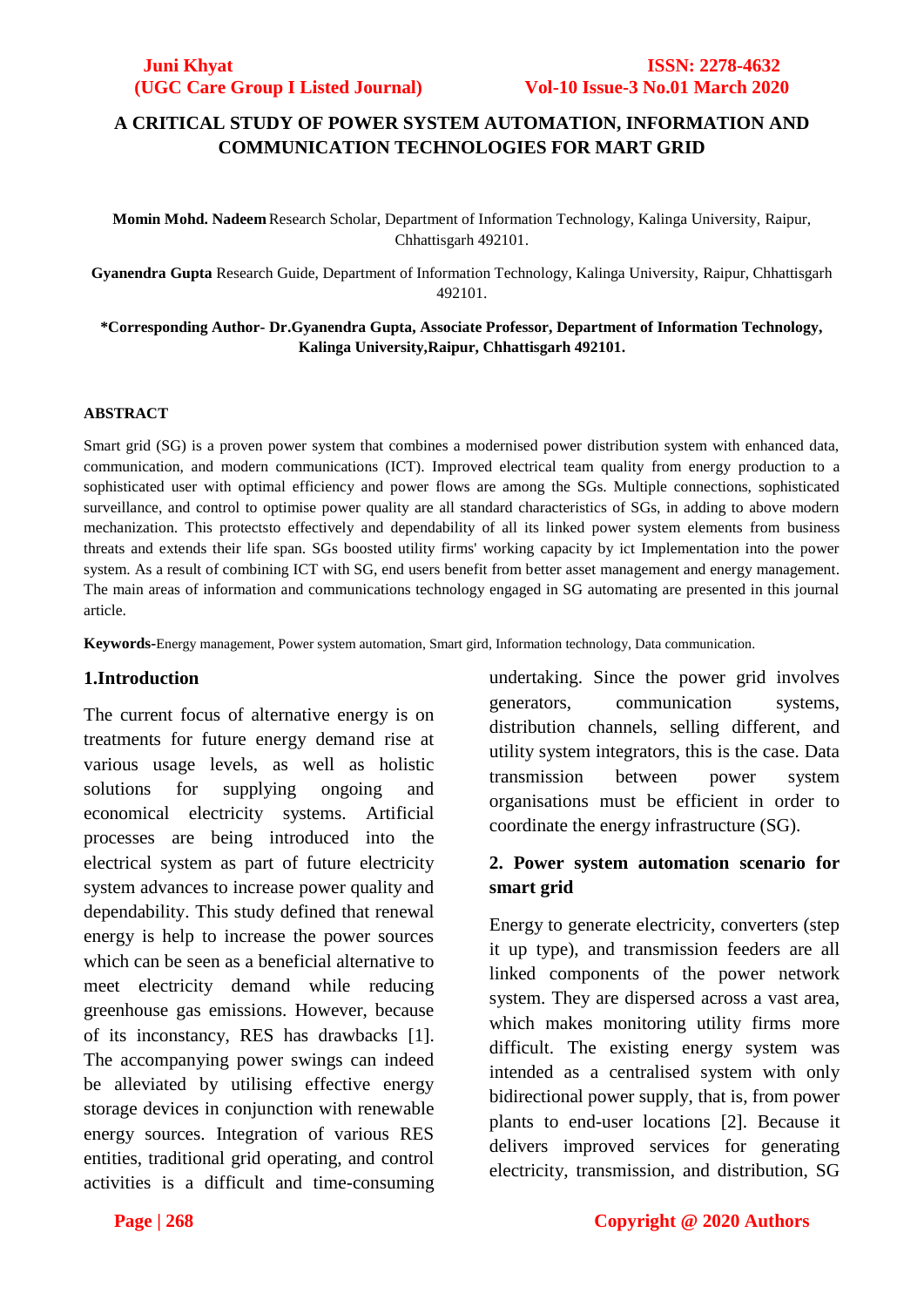has become a valuable resource for utilities. It transforms the aforementioned operations from a centralised to a market-based operating system [3]. Although the use of renewable energy sources helps to reduce carbon emissions, it does not guarantee a constant supply. This problem could be solved by adopting generating from renewable energy sources, and yet this generation is unreliable due to high penetration in the environment. As a result, it is critical to pay close attention to security systems in order to ensure that supply and demand remain constant. The schematic diagram of a smart energy structure is shown in Fig 1. In electrical network, the SG technique introduces sophisticated multiple interaction (information flows).

| <b>Smart Grid</b>                                                   |                                         |                                                    |
|---------------------------------------------------------------------|-----------------------------------------|----------------------------------------------------|
| <b>SCADA</b>                                                        |                                         | <b>AMI</b>                                         |
| Generation                                                          | <b>Transmission</b>                     | <b>Distribution</b>                                |
| Independent Generators                                              | Independent System<br>Operator Managed  | Investor nwhed and<br>Utility Managed              |
| Conventional and Non-<br>Conventional resources<br>based generation | Operated by Public Utility<br>Companies | Operated by Public or<br>Private Utility Companies |

# **Fig 1: Smart grid block diagram**

(Source**:** Bagdadee and Zhang 2021)

# **2.1 Scope of Smart grid power system in generation side**

The electrical business may operate more intelligently thanks to the advances research in energy systems. The interconnectedness of the various generation stations, as well as their mutual dependency, has ensured that power generation systems are more reliable. The network linked with electrical systems has increased in complexity, resulting in the creation of "intelligence" in systems that have gotten increasingly sophisticated over time. In compared to the earlier approach, the current power dispatch ensures that the current infrastructure has more flexibility [4]. To meet

electricity needs, effective performance management strategies are required. Customized to load balancing between utilization of renewable energy sources in a structured manner. However, continued use of conventional energy resources (coal and petrochemical goods) depletes them, despite ensuring a continual supply of electricity. As a result, renewable energy sources (RES) and renewable power supplies (SER) are an alternate and vital aspect in power generation, however there's any need to ensure electricity quality. The absence of wind and solar energy options causes electricity production to fluctuate rapidly [5]. As a result, establishing dynamic infrastructure and procedures for better energy fluctuation management is needed. It necessitates the addition of a new type of intellect.

## **2.2 Key requirement for smart grid follows:**

- **Generation monitoring**: Data from metering resources is collected in real time. The generation is scheduled and also the timetable is allotted to everyone energy sources depending on the info acquired. In addition, critical success factors (Key performance indicators (kpi) mostly on generation source are routinely checked in order to improve power reliability. It will also include gross generation, each of which have different trends.
- **Dispatch of merit orders**: The key priority for utility would be to reduce generation costs. The demand is effectively divided among numerous units of generation to reduce costs. SG has scheduled this successfully.
- **Reporting function**: With implementation of SG, utilities and consumers can receive complete reports on facility and unit activities,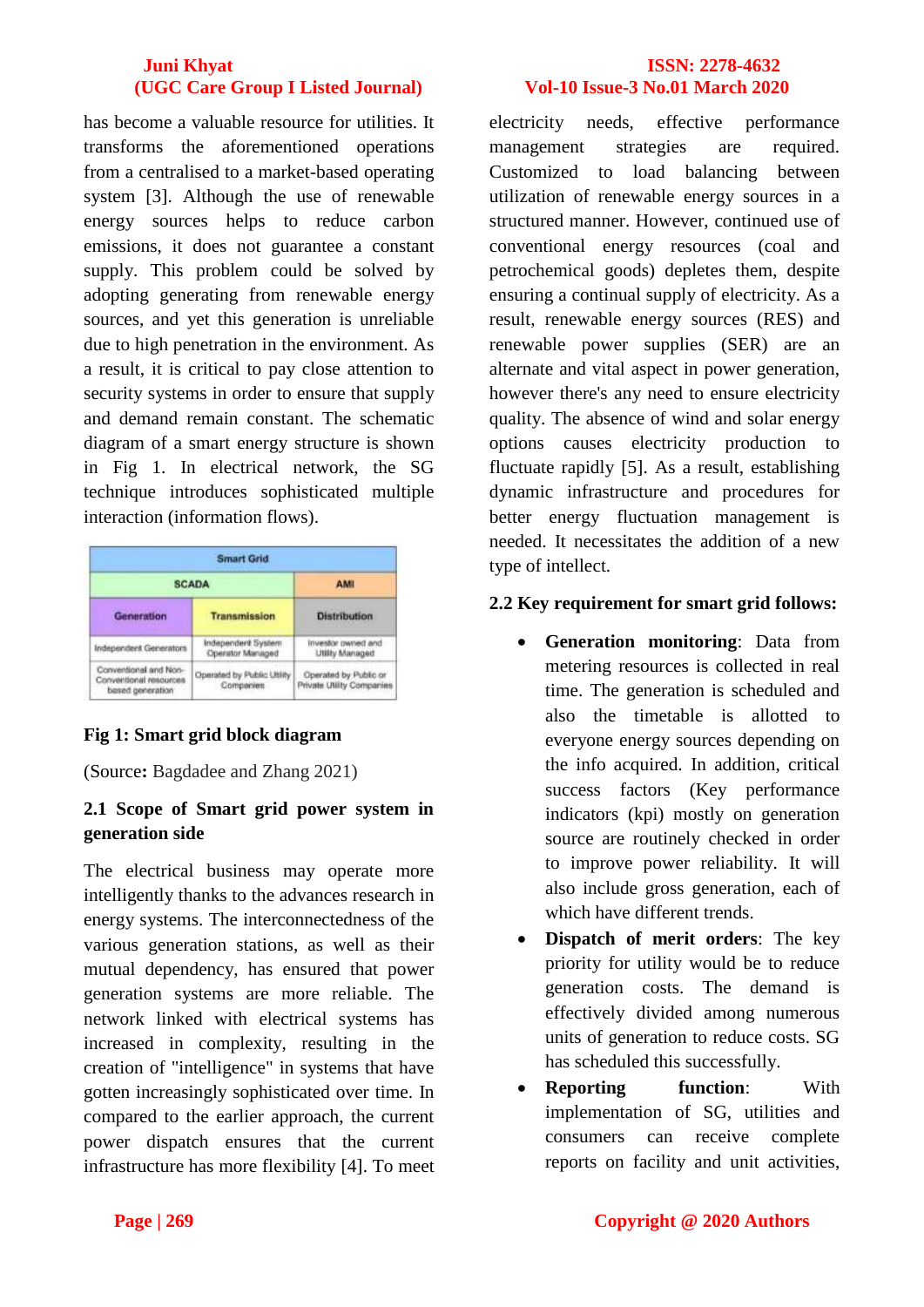plant or unit scheduling, unit capacity factor, and unplanned interchanges.

## **3. SG (smart grid) for power system to words distributed system**

Because distribution systems are more localised and accessible, they haven't experienced significant automation. However, unlike lengthy electricity network or the generation end, after the system has been installed just on feeders and linked to the transmission line, the utilities will have a completely local system. It would only necessitate adjustments on a sporadic basis [6]. Any reactive current arrangements that must be formed based on load situations via capacitors might be done automatically using local inputs and predefined settings. Furthermore, a fault state would be automatically addressed with only a certain number of times. In the event of a current overload, the set transverse fuses will blow. As the consumption of power grows, so does the need for distribution transformers to be automated. A greater demand for distribution automation is indicated in the smart energy regulations (DA) [7]. DA will begin with power distribution user interfaces and progress through the transmission system and interactions with it, eventually leading to higher and more integrated distributed generation units (DER) or any other component requiring design and scheduling work.

## **4. Data communication scenario for smart grid system**

In both normal and dangerous situations, you must make educated decisions. Improved monitoring will result in fewer failures, less maintenance, lower outage costs, and longer asset life for power systems. Optimized control innovations combined with advanced data communications technology will reduce power outages, isolate faults, and restore service quickly. In order to coordinate generation facilities, transmission systems, utility firms, distribution systems, and the energy market, the telecommunication setup is critical. The use of data transmission for transmission networks can improve real-time monitoring and safeguard the systems from future interruptions by minimising losses and voltage changes, enhancing dependability and assuring optimal transmission system utilisation. For smart distribution networks, the DA or station automation are critical enablers. Increased use of DERs is being examined as a future distribution system solution. By recognising and establishing distinct DERs first from existing distributed generators, SG shifts the peak loads [8]. The communication infrastructure in use is critical for exchanging data between the Global Automat and Monitoring Solutions and indeed the sub - stations.



## **Fig 2: Network model network for 5G**

(Source: KocakTaplamacioglu and Gozde 2020)

## **5. Role of IoT (internet of things) for smart grid application**

The IoT concept was used to develop the first technology upgrades for the conventional grid. The first iteration of the SG was named as sophisticated utility system, or innovative delivery automation, and it was built on IoT ideas. That's not remarkable, given that utilities have a little more "things" scattered across a larger region than nearly every other industry, forming a big, complicated,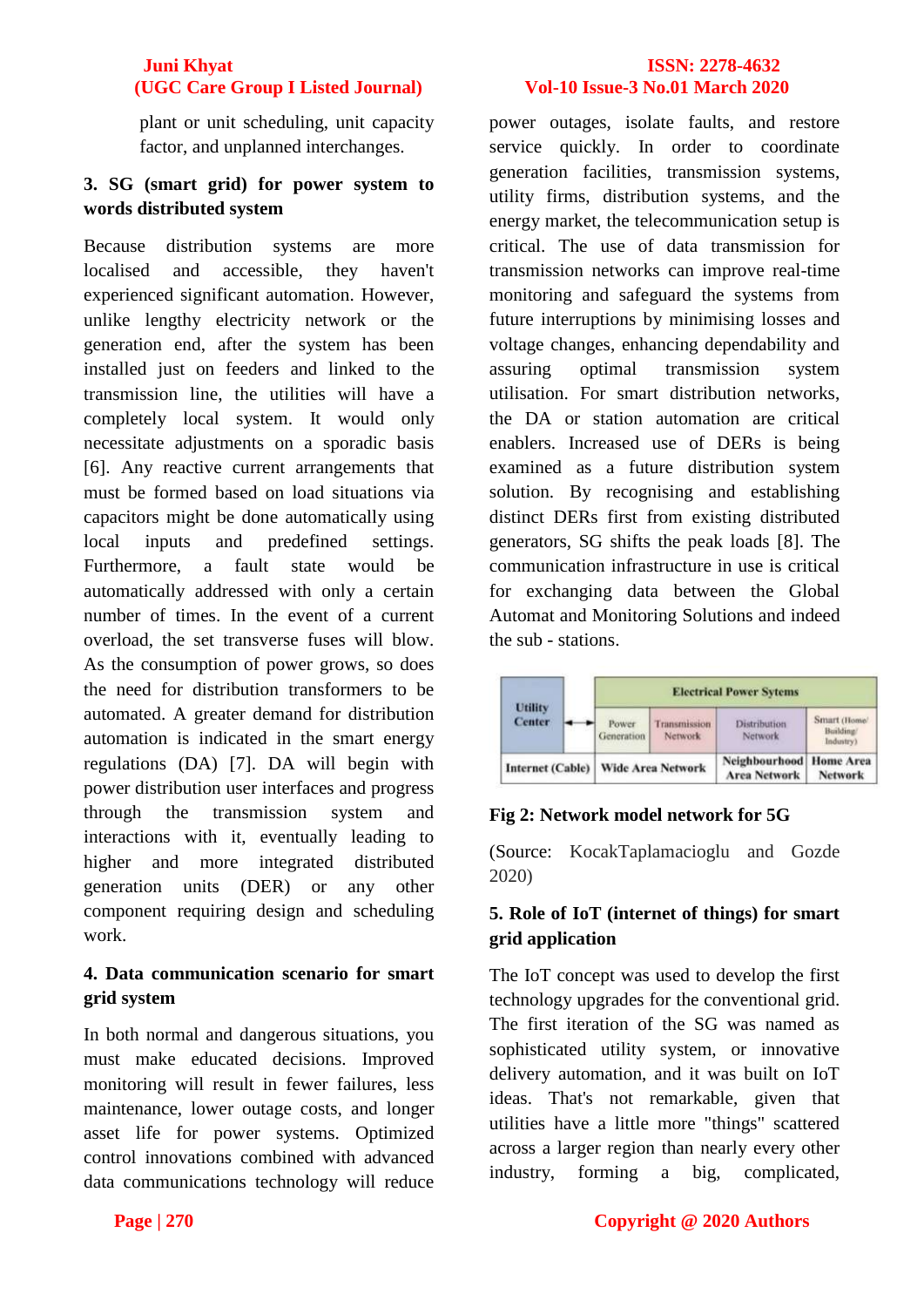interconnected machine. Based on the unitality sector creating a new energy related source and service will be intelligent gadgets enable new use cases. Using a perfect energy sourcesdevelop related service and other devices to get insights for improved business choices and automated is becoming increasingly important. Many of the more developed initiatives used today's IoT concepts, and SG embodies a fraction of IoT principles. One of Internet business applications is using IoT towards the shifting environment of decentralized and renewables generating [9]. Utilities frequently begin their IoT approach with their well-known smart grid projects. They may apply these concepts in continuing of SG, whether in various counties or for advanced tasks such as distributed intelligence, as they continue to embrace more parts of IoT, like analytics applications, IoT cloud, sensor technology, or information management. Figure 3 depicts the IoT's role in enhanced energy planning.



# **Fig 3: Aspect of IoT relatives for advance energy management**

(Source: Abrahamsen Ai and Cheffena, 2021)

# **6. 5G cyber security challenges**

The SG environment's processing capabilities to create or process such information is extremely reliable. This dependability is due

based on the interconnection with a large number ofa electrical device, which raises issues of security and requires it to be tackled as a top priority. The definition of cyber has been narrowed down to the area of SG. Many standards deal with this from the perspective of an operator, while others deal with it from the perspective of implementation. In the December 2015 series of events demonstrates the damaging powers of an SG ecosystem that is not stable in terms of cybersecurity. The cybercriminals were successful in gaining external of the systems' computer interaction, resulting in a 10-hour blackout that impacted with a live of around 225,000 individuals [10]. Ex-post investigations by authorities ranging from the US FBI to Ukrainian authorities found that the attacks targeted vulnerable software on the system, with 'Black Energy' malware found throughout the systems' internal networks, culminating to an assault here on process control. Control of the system had to be reclaimed through manual rebooting and resumption of activities.

# **7. Conclusion**

Modern technologies such as information and communication technology (ICT) are being used to change old grids into smart grids with improved automation, which become the potential for future energy requirements. The SG's effective energy administration with both the adoption of DER is by far the most crucial factor to consider. Peak demands could be transferred or delayed until other periods, and aggregate supply is managed logically. This method of electricity management will benefit not just TELKOMNIKA but also the rest of the world. Compute El Control Telecommand For (Vikram Kulkarni) 1025, power system mechanization, telecommunication, and communication technology not only improve system stability, but they also reduce carbon emissions and safeguard the environment.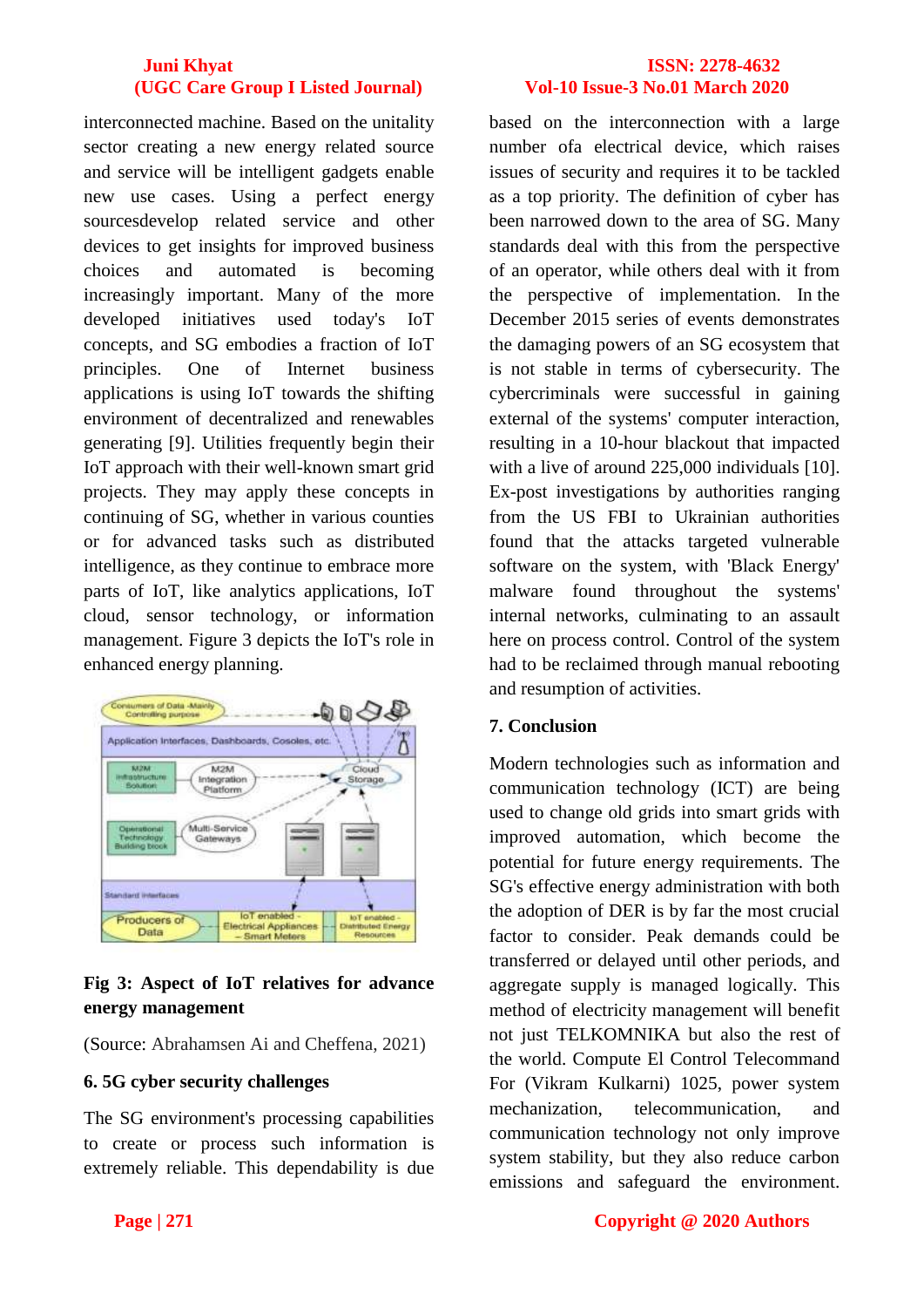Building AMI technologies for creating bidirectional connectivity to learn about electric usage between end-users and utilities is the most crucial infrastructure for SG. Dynamic tariffs were established, requiring active participation on the part of the end-user. AMI comprises communication technologies such as WAN, NAN, and HAN. Depending on the type of application and data throughput, variety of communication service mode different objectives. Issues of interoperability among technologies such as telecommunication, information, and data processing must to be solved urgently. The need to bridge the gap among different SG technology, and future research on this topic has a lot of potential. One of the important challenges addressed by SG is the maintenance of power quality. The input voltages and active power will be managed by the smart metre at end-user premises and the IED at distribution systems. The smart metres must capture the reference voltage delivered to end-user premises and report this information to the utility centre at regular intervals. Data utility centres will be able to optimise voltage levels as a result, improving the system's power quality. The equipment at the finished premise perform more efficiently with a greater voltage. With the help of event and situation-based operation in power systems are insufficient for managing and therefore can ensure stable operation.

## **8. References**

[1] Kulkarni, V., Sahoo, S.K., Thanikanti, S.B., Velpula, S. and Rathod, D.I., 2021. Power systems automation, communication, and information technologies for smart grid: A technical aspects review. *Telkomnika*, *19*(3), pp.1017-1029.

[2] Abrahamsen, F.E., Ai, Y. and Cheffena, M., 2021. Communication Technologies for

Smart Grid: A Comprehensive Survey. *arXiv preprint arXiv:2103.11657*.

[3] Kocak, A., Taplamacioglu, M.C. and Gozde, H., 2020 GENERAL OVERVIEW OF AREA NETWORKS AND COMMUNICATION TECHNOLOGIES IN SMART GRID APPLICATIONS.

[4] Sen, A. and Bakka, S., 2021, June. A Study of Wireless Communication for Substation Automation. In *2021 5th International Conference on Trends in Electronics and Informatics (ICOEI)* (pp. 606- 612). IEEE.

[5] Abdulwahid, A.H., 2021, February. Power grid surveillance and control based on wireless sensor network technologies: Review and future directions. In *Journal of Physics: Conference Series* (Vol. 1773, No. 1, p. 012004). IOP Publishing.

[6] Sarathkumar, D., Srinivasan, M., Stonier, A.A., Samikannu, R., Dasari, N.R. and Raj, R.A., 2021, February. A Technical Review on Classification of Various Faults in Smart Grid Systems. In *IOP Conference Series: Materials Science and Engineering* (Vol. 1055, No. 1, p. 012152). IOP Publishing.

[7] Bagdadee, A.H. and Zhang, L., 2021. A review of the smart grid concept for electrical power system. *Research Anthology on Smart Grid and Microgrid Development*, pp.1361- 1385.

[8] Lázaro, J., Astarloa, A., Rodríguez, M., Bidarte, U. and Jiménez, J., 2021. A Survey on Vulnerabilities and Countermeasures in the Communications of the Smart Grid. *Electronics*, *10*(16), p.1881.

[9] Eltamaly, A.M., Alotaibi, M.A., Alolah, A.I. and Ahmed, M.A., 2021. IoT-Based Hybrid Renewable Energy System for Smart Campus. *Sustainability*, *13*(15), p.8555.

[10] Demertzis, K., Tsiknas, K., Takezis, D., Skoutas, D.N., Skianis, C., Iliadis, L. and